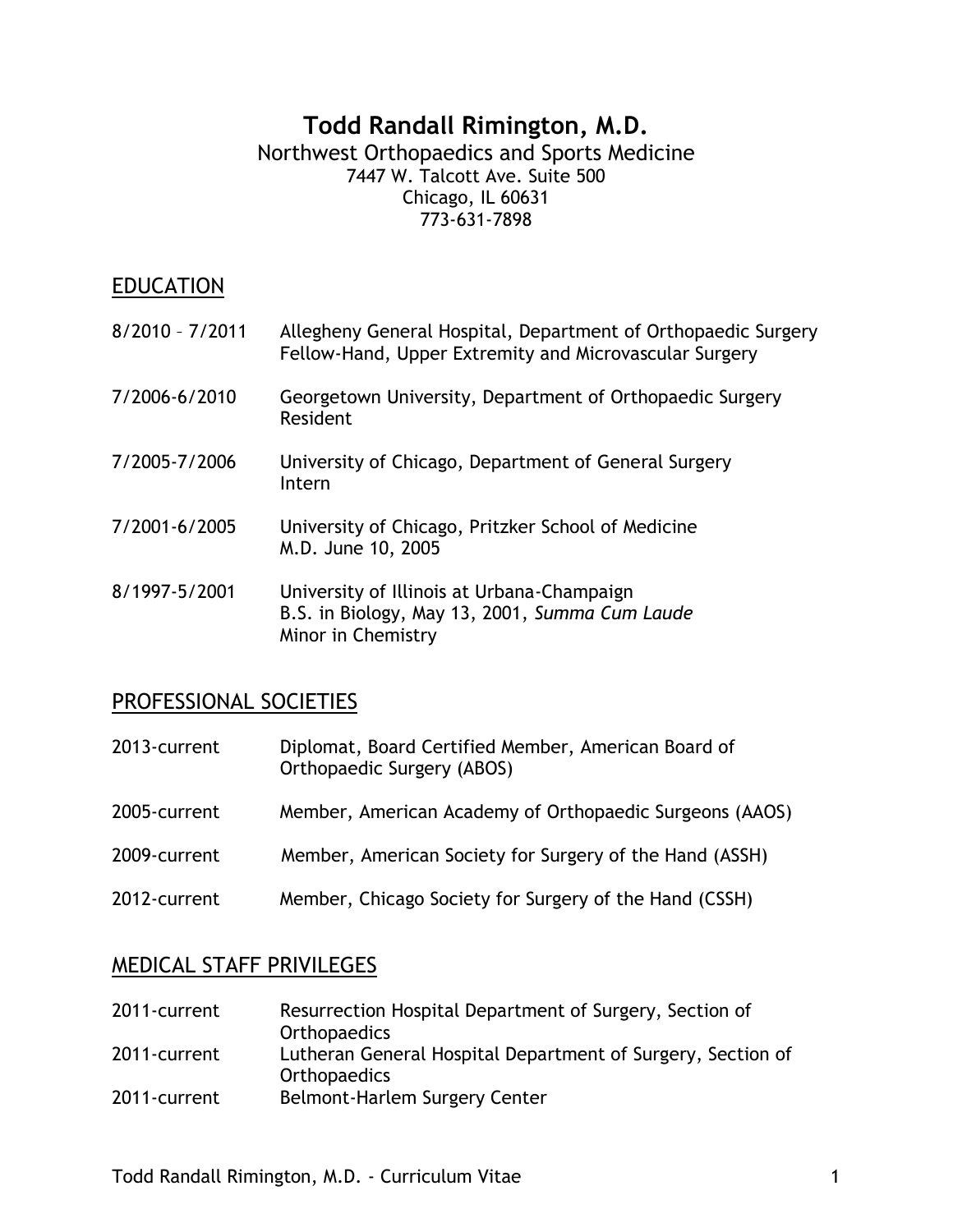# **LEADERSHIP**

| 2017 - Current | Resurrection Emergency Medicine Residency Program, Instructor |
|----------------|---------------------------------------------------------------|
| 2017 - Current | Resurrection Medical Center, Medical Executive Board Member   |
| 2016 - Current | ASSH, Industry Relations Committee Member                     |
| 2015 - Current | Belmont Harlem Surgery Center, Medical Director               |
| 2013 - 2016    | ASSH, Emergency Room Hand Care Committee, Member              |
|                |                                                               |

# **PUBLICATIONS**

| 2012 | Haleem-Smith H, Argintar E, Bush C, Hampton D, Postma W, Chen<br>F, Rimington T, Lamb J, Tuan R. Biological Responses of Human<br>Mesenchymal Stem Cells: J Orthop Res. 2012; 30(6): 853-863                                       |
|------|------------------------------------------------------------------------------------------------------------------------------------------------------------------------------------------------------------------------------------|
| 2010 | Rimington TR, Lynch TS, Pehlivanova MB, Edwards S. Intracarpal<br>Ligamentous Laxity in the Atraumatic Wrist: A Cadaveric Study of<br>Eighty-Three Specimens. J Bone Joint Surg [Br] 2010; 92-B: 1600-<br>5.                       |
| 2010 | Rimington TR, Klimkiewicz J, Fu F. "Knee and Leg Injuries."<br>Fundamentals of Orthopaedics. Eds. Brent Wiesel, Sam Wiesel,<br>John Delahay. Philadelphia: Lippincott, Williams & Wilkens. 697-<br>734.                            |
| 2009 | Rimington TR, Mallik K, Evans D, Mroczek K, Reider B. A<br>Prospective Study of the Non-Operative Treatment of<br>Degenerative Meniscus Tears.<br>Orthopedics 2009; 32(8):558.                                                     |
| 2009 | Rimington TR, Lefton CS. Glomus tumor: A Case of Simultaneous<br>Solitary Glomus Tumors in Nonadjacent Digits and a Review of the<br>Current Literature. Am J Orthop. 2009; 38(5):E82-4.                                           |
| 2006 | Draganich L, Reider B, Rimington T, Piotrowski G, Mallik K, Nasson<br>S. The Effectiveness of Self-Adjustable and Off-The-Shelf Bracing<br>in the Treatment of Varus Gonarthrosis. J Bone Joint Surg 2006;<br>88-A (12):2645-2652. |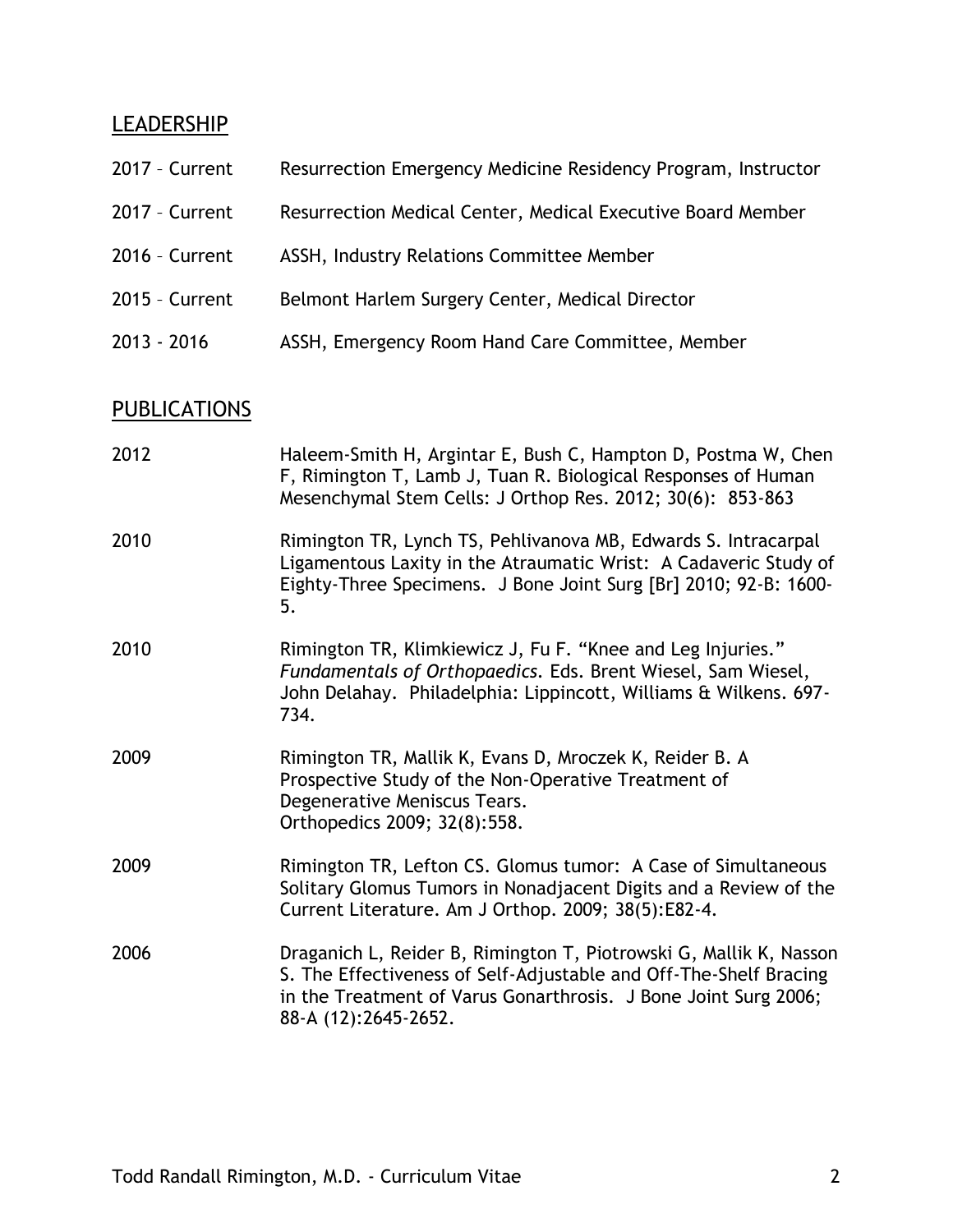# **PRESENTATIONS**

| 2012 | Rimington TR. "Scapholunate Ligament Injury" Chicago Society<br>for Surgery of the Hand Meeting, Chicago, IL.                                                                                                                                                           |
|------|-------------------------------------------------------------------------------------------------------------------------------------------------------------------------------------------------------------------------------------------------------------------------|
| 2012 | Sotereanos D, Rimington TR. "Failed Submuscular Ulnar Nerve<br>Transposition, What Next?" Podium Presentation, America<br>Association for Hand Surgery Annual Meeting, Las Vegas, NV.                                                                                   |
| 2011 | Rimington TR, Sotereanos D. "Failed Submuscular Ulnar Nerve<br>Transposition, What Next?" Poster Presentation, American Society<br>for Surgery of the Hand Annual Meeting, Las Vegas, NV.                                                                               |
| 2011 | Rimington TR, Hattwick E. "Congenital Upper Extremity<br>Anomalies."<br>Grand Rounds, Allegheny General Hospital Department of<br>Orthopaedic Surgery.                                                                                                                  |
| 2011 | Baratz ME, Rimington TR. "Total Elbow Arthroplasty<br>Complications."<br>Philadelphia Hand Meeting, Philadelphia PA.                                                                                                                                                    |
| 2011 | Spiess AM, Rimington TR, Schnell S. "Late Treatment of Proximal<br>Interphalangeal Fractures and Dislocations." Hand Specialty Day,<br>American Association of Orthopaedic Surgeons Annual Meeting,<br>San Diego, CA.                                                   |
| 2010 | Rimington TR. "Scapholunate Advance Collapse Wrist Arthritis."<br>Grand Rounds, Allegheny General Hospital Department of<br>Orthopaedic Surgery.                                                                                                                        |
| 2010 | Rimington TR, Lynch TS, Pehlivanova MB, Edward S.<br>"Intracarpal Ligamentous Laxity in the Atraumatic Wrist: A<br>Cadaveric Study of Eighty-Three Specimens." Podium<br>Presentation, American Association of Orthopaedic Surgeons<br>Annual Meeting, New Orleans, LA. |
| 2009 | Rimington TR, Lynch TS, Pehlivanova MB, Edwards S.<br>"Intracarpal Ligamentous Laxity in the Atraumatic Wrist: A<br>Cadaveric Study of Eighty-Three Specimens." Podium<br>Presentation, American Society for Surgery of the Hand Annual<br>Meeting, San Francisco, CA.  |